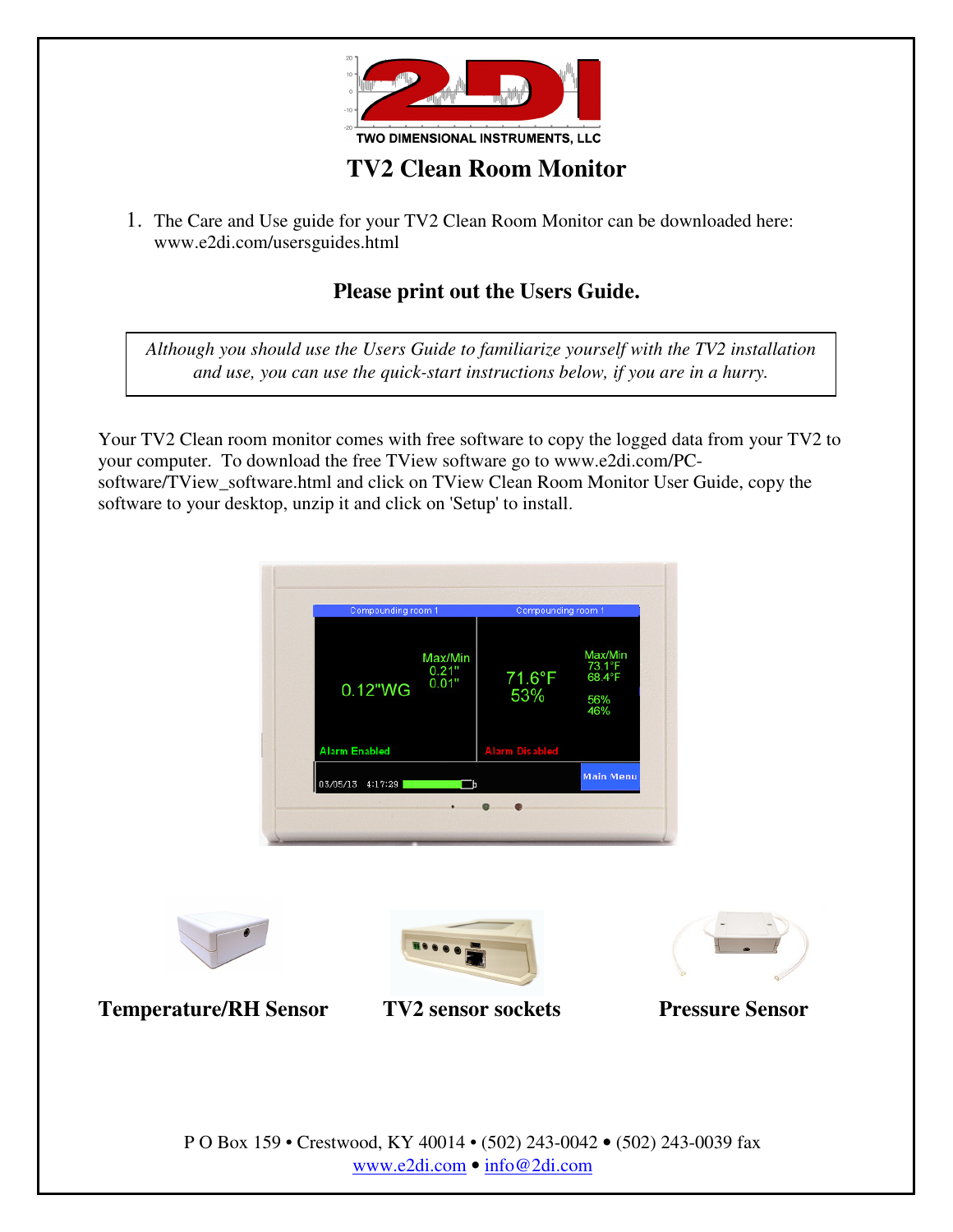

#### **QUICKSTART**

Your TV2 can be installed and operating in just a few minutes by following these simple steps.

*1.* Connect the USB cable to a PC or wall plug and the System Parameter display will appear.

| <b>System Setup</b><br>Firmware Version 5.2d.1d-T9b         | <b>Escape</b> |           |       |
|-------------------------------------------------------------|---------------|-----------|-------|
| Show temperature in C                                       |               | <b>UP</b> |       |
| Date Format MM:DD:YY<br>Date/Time 09/15/16 14:17            | Left          |           | Right |
| Password 0000 Disabled                                      | Down          |           |       |
| Select:<br>Reset to factory defaults<br><b>Network Menu</b> |               |           |       |
| Deep Sleep Mode                                             | Enter         |           |       |
|                                                             |               |           |       |

- *2.* Touch 'Up' or 'Down' to select C° or F° and touch 'Enter'.
- *3.* Touch 'Up' to select the date format (MM/DD/YY, DD/MM/YY or YY/MM/DD) and then 'Enter'. The date format defaults to the US style (MM/DD/YY).
- *4.* Set the day, month, year, hour and minute in the appropriate field by scrolling through the possible values with 'Up' or 'Down' after moving to the appropriate field with 'Enter'.

*(Note: It is possible to move to another field with the 'Right' button but your entries will not be recorded).* 

- *5.* Touch 'Escape'. You will be asked to verify that you want to erase all data. Use 'Right' to highlight YES and touch 'Enter'.
- *6.* Touch 'Escape' to return to the previous menu.

The TV2 Clean Room Monitor is now operational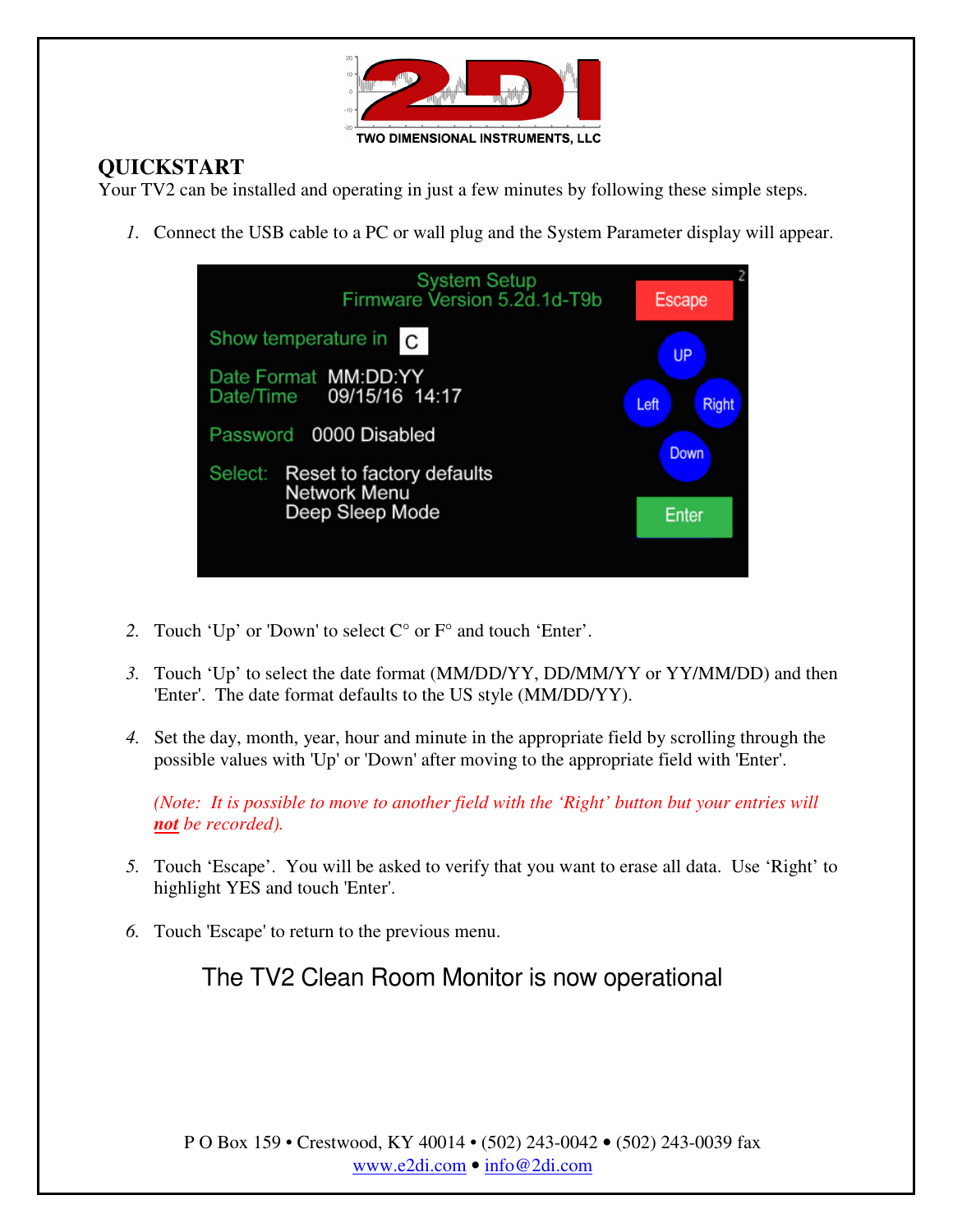

#### **Setting up sensors**

- 1. Plug the pressure sensor into the socket next to the small green relay on the end of the TV2 display and the temp/RH sensor next to it. Position the pressure sensor so that the positive and negative clear plastic tube openings are in different rooms to see the pressure differential.
- 2. After a few seconds, the TV2 will recognize the pressure sensor and change the display to the Sensor Setup menu. Move the cursor to the Sample Data field by touching 'Right'.

| Serial # 2347725285<br>Calibrated 09/15/16                   |                                        | Escape                     |
|--------------------------------------------------------------|----------------------------------------|----------------------------|
| Show Max/Min on main status Yes<br>Type of Averaging med     | Sample data once evrery 0:10:00 HHMMSS | Up<br>Laft<br><b>Right</b> |
| Show values on the graph between<br>Max 1 "WG and Min -1 "WG |                                        | Down                       |
| Probe missing alarm Disable<br>Set Alarm                     | Calibrate Sensor                       | Enter                      |

- 3. This is how often you want the sensor to log a pressure reading. Scroll to any value between 1 min and 24 hrs with 'Up' or 'Down', touching 'Enter' to move to the minute and second field, or accept the default by touching 'Enter'. The default value is ten minutes (00:10:00). For pressure sensors we recommend you set it for 15 seconds (00:00:15).
- 4. The averaging is set to Medium which is fine for almost all applications.
- 5. Set the chart display (Y axis) with 'Up' and 'Down'*.* **This does not set the alarm**. These setting have no effect on the alarm, what data is collected, or what is stored. It simply sets the upper and lower point of the Y-axis of the data chart shown on the TV2.
- 6. Enter the Calibrate Sensor menu and press enter to auto calibrate the pressure sensor. This 'zeros' out the sensor to remove any position error. This may have to be repeated once the pressure sensor is placed in its location.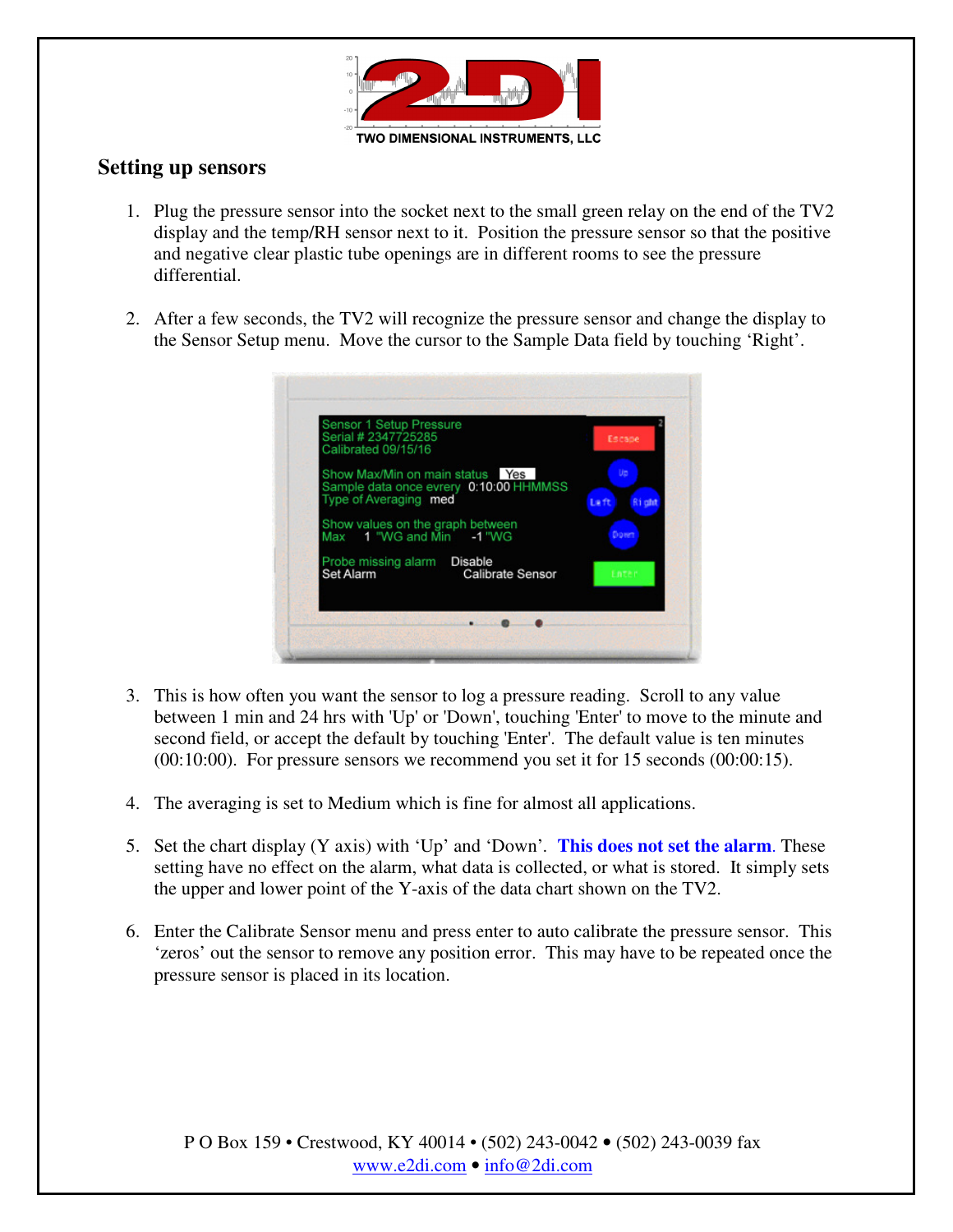

#### **Setting the sensor alarms**

5. Set Alarms, if needed, by highlighting the 'Set Alarm' button on the Sensor Setup screen with 'Left' or 'Right' and touching 'Enter'.



- 6. Enable the alarm by touching 'Up' and then 'Enter'.
- 7. Set the trigger-alarm-time to any value between 0:00 and 99:00. This controls how long the audible alarm and the relay will be activated.

*Note: If you are using a dialer set it for at least 00:30 (30 seconds) but not longer* than 06:00 (Six minutes).

8. Scroll in the upper alarm data limit and delay time and then the lower alarm limit and delay with 'Up' and 'Down' touching 'Enter' to move to each field in turn.

*Note: The delay time is how long the condition must continue before the alarm occurs.*

- *9. Touch 'Escape' until you return to the QuickCheck display.*
- 10. Repeat these steps for each sensor.

# You are done!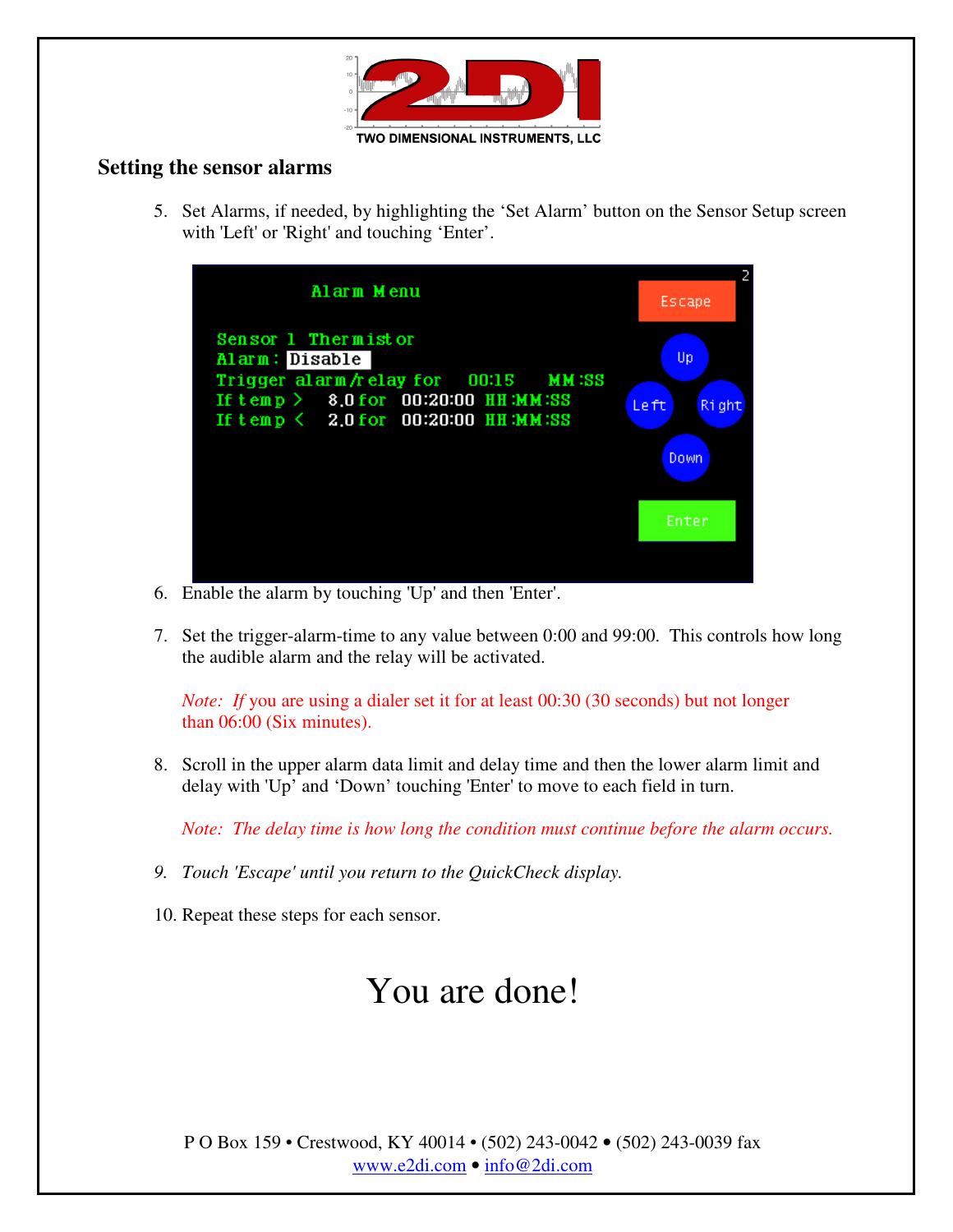

**QuickCheck** 

The QuickCheck screen indicates the safe/unsafe condition of room pressure, temperature and humidity at all times. If all the numbers are green the room is safe, but if any of them appear red the clean room should not be used that condition is corrected.



| <b>Condition</b>    | If Green   | If Red                                               |
|---------------------|------------|------------------------------------------------------|
| Pressure            | OK         | Do not use room until positive pressure is restored  |
| Temperature         | <b>OK</b>  | Adjust thermostat                                    |
| Humidity            | OK         | Check humidity control                               |
| Alarm               | Alarms set | Enable alarms (sensor setup menu)                    |
| Max/Min             | <b>OK</b>  | Condition was unsafe in the past – Reset by touching |
| <b>Battery</b> Icon | Charged    | No action required $-$ it will charge itself         |

If any condition (pressure, temperature or humidity) is red, it is outside the safe conditions and the room should not be used.

Safe limits are set in the alarm menu of each sensor.





P O Box 159 • Crestwood, KY 40014 • (502) 243-0042 • (502) 243-0039 fax www.e2di.com • info@2di.com